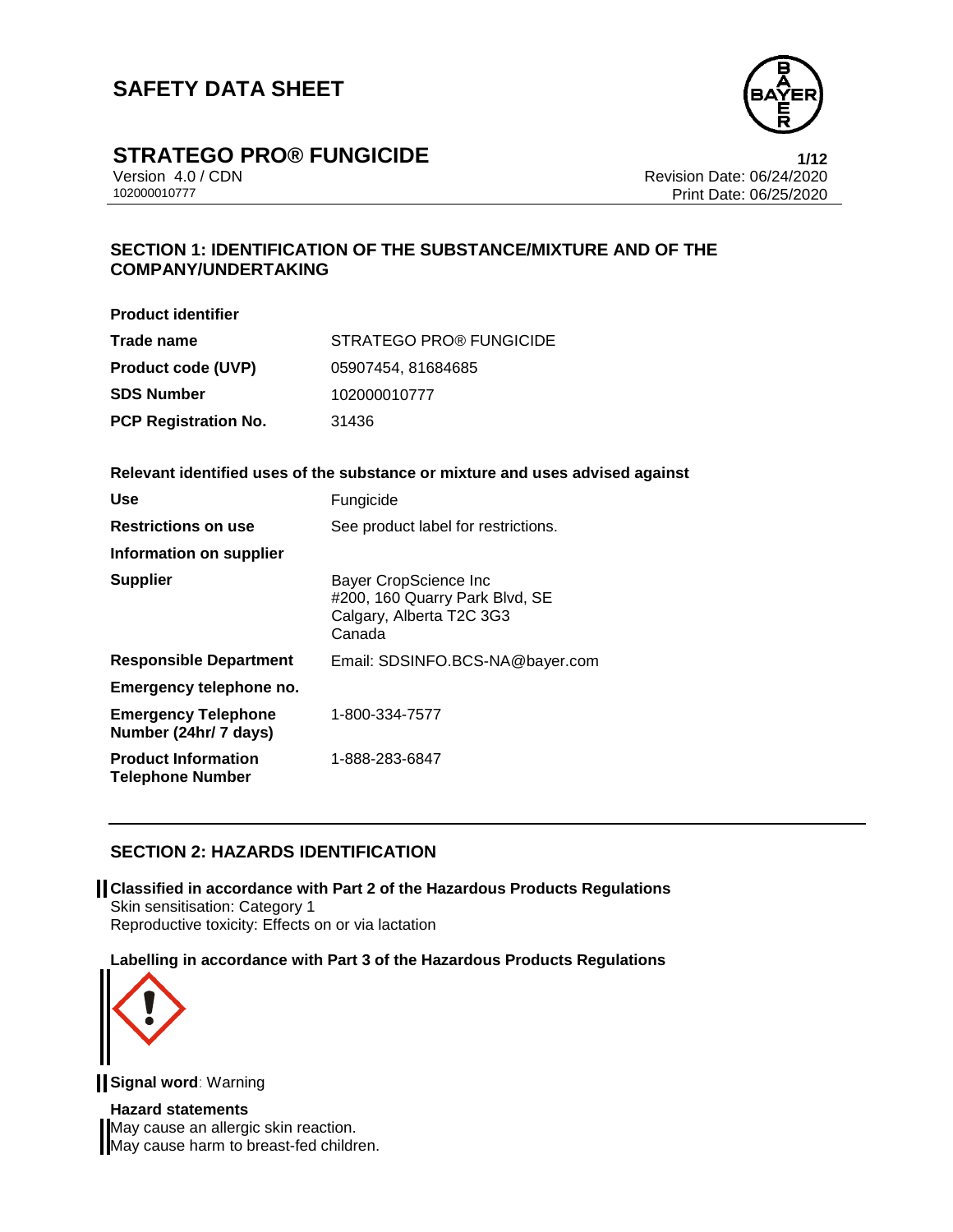

# **STRATEGO PRO® FUNGICIDE**<br>
Version 4.0/CDN<br>
Revision Date: 06/24/2020

Version 4.0 / CDN Revision Date: 06/24/2020 Print Date: 06/25/2020

### **Precautionary statements**

Do not breathe mist or vapours. Contaminated work clothing should not be allowed out of the workplace. Wear protective gloves. Obtain special instructions before use. Avoid contact during pregnancy/ while nursing. Wash thoroughly after handling. Do not eat, drink or smoke when using this product. IF ON SKIN: Wash with plenty of water/ soap. If skin irritation or rash occurs: Get medical advice/ attention. Specific treatment (see supplemental first aid instructions on this label). Wash contaminated clothing before reuse. Dispose of contents/container in accordance with local regulation.

### **Hazards Not Otherwise Classified (HNOC)**

No physical hazards not otherwise classified. No health hazards not otherwise classified.

### **SECTION 3: COMPOSITION/INFORMATION ON INGREDIENTS**

| <b>Hazardous Component Name</b> | CAS-No.     | Concentration % by weight |
|---------------------------------|-------------|---------------------------|
| Trifloxystrobin                 | 141517-21-7 | 13.7                      |
| Prothioconazole                 | 178928-70-6 | 16.0                      |
| Fatty alcohol polyglycol ether  | 61791-13-7  | 7.5                       |

## **SECTION 4: FIRST AID MEASURES**

### **Description of first aid measures**

| <b>General advice</b> | When possible, have the product container or label with you when<br>calling a poison control center or doctor or going for treatment.                                                                                                                                                                     |
|-----------------------|-----------------------------------------------------------------------------------------------------------------------------------------------------------------------------------------------------------------------------------------------------------------------------------------------------------|
| <b>Inhalation</b>     | Move to fresh air. If person is not breathing, call 911 or an ambulance,<br>then give artificial respiration, preferably mouth-to-mouth if possible.<br>Call a physician or poison control center immediately.                                                                                            |
| <b>Skin contact</b>   | Take off contaminated clothing and shoes immediately. Wash off<br>immediately with plenty of water for at least 15 minutes. Call a<br>physician or poison control center immediately.                                                                                                                     |
| Eye contact           | Hold eye open and rinse slowly and gently with water for 15-20<br>minutes. Remove contact lenses, if present, after the first 5 minutes,<br>then continue rinsing eye. Call a physician or poison control center<br>immediately.                                                                          |
| Ingestion             | Call a physician or poison control center immediately. DO NOT induce<br>vomiting unless directed to do so by a physician or poison control<br>center. Rinse out mouth and give water in small sips to drink. Never<br>give anything by mouth to an unconscious person. Do not leave victim<br>unattended. |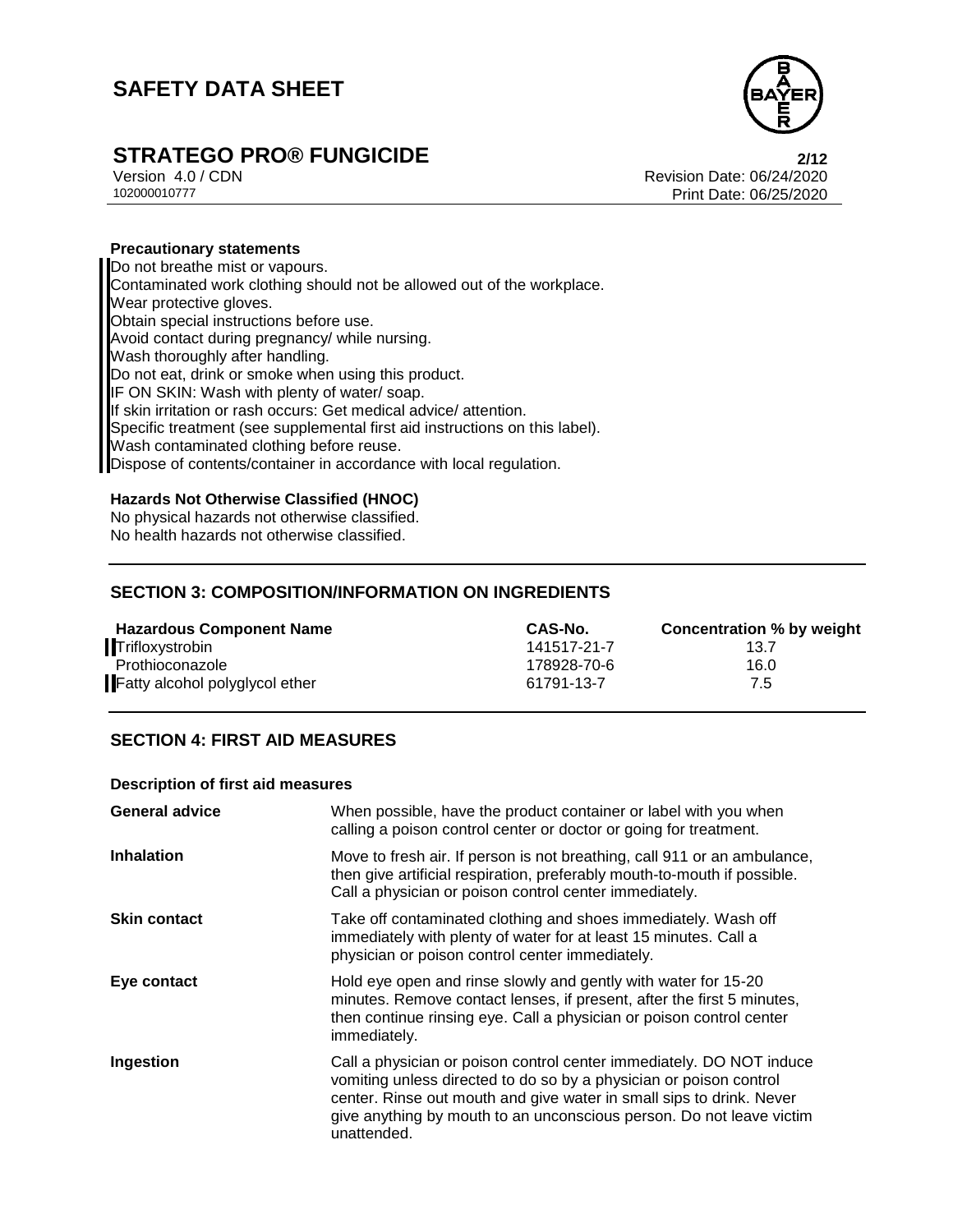# **STRATEGO PRO® FUNGICIDE**<br>Version 4.0 / CDN<br>Revision Date: 06/24/2020



Version 4.0 / CDN<br>102000010777<br>Print Date: 06/24/2020 Print Date: 06/25/2020

|                 | Most important symptoms and effects, both acute and delayed                                                 |
|-----------------|-------------------------------------------------------------------------------------------------------------|
| <b>Symptoms</b> | To date no symptoms are known.                                                                              |
|                 | Indication of any immediate medical attention and special treatment needed                                  |
| Treatment       | Appropriate supportive and symptomatic treatment as indicated by the<br>patient's condition is recommended. |
|                 |                                                                                                             |

## **SECTION 5: FIREFIGHTING MEASURES**

| <b>Extinguishing media</b>                                         |                                                                                                                                                                                                      |
|--------------------------------------------------------------------|------------------------------------------------------------------------------------------------------------------------------------------------------------------------------------------------------|
| <b>Suitable</b>                                                    | Use water spray, alcohol-resistant foam, dry chemical or carbon<br>dioxide.                                                                                                                          |
| <b>Unsuitable</b>                                                  | High volume water jet                                                                                                                                                                                |
| <b>Special hazards arising</b><br>from the substance or<br>mixture | In the event of fire the following may be released:, Hydrogen cyanide<br>(hydrocyanic acid), Hydrogen fluoride, Carbon monoxide (CO), Carbon<br>dioxide (CO2), Sulphur oxides, Nitrogen oxides (NOx) |
| <b>Advice for firefighters</b>                                     |                                                                                                                                                                                                      |
| <b>Special protective</b><br>equipment for firefighters            | Firefighters should wear NIOSH approved self-contained breathing<br>apparatus and full protective clothing.                                                                                          |
| <b>Further information</b>                                         | Keep out of smoke. Fight fire from upwind position. Cool closed<br>containers exposed to fire with water spray. Do not allow run-off from<br>fire fighting to enter drains or water courses.         |
| <b>Flash point</b>                                                 | >100 °C<br>No flash point - Determination conducted up to the boiling point.                                                                                                                         |
| <b>Auto-ignition temperature</b>                                   | 385 °C / 725 °F                                                                                                                                                                                      |
| <b>Lower explosion limit</b>                                       | No data available                                                                                                                                                                                    |
| <b>Upper explosion limit</b>                                       | No data available                                                                                                                                                                                    |
| <b>Explosivity</b>                                                 | Not explosive<br>92/69/EEC, A.14 / OECD 113                                                                                                                                                          |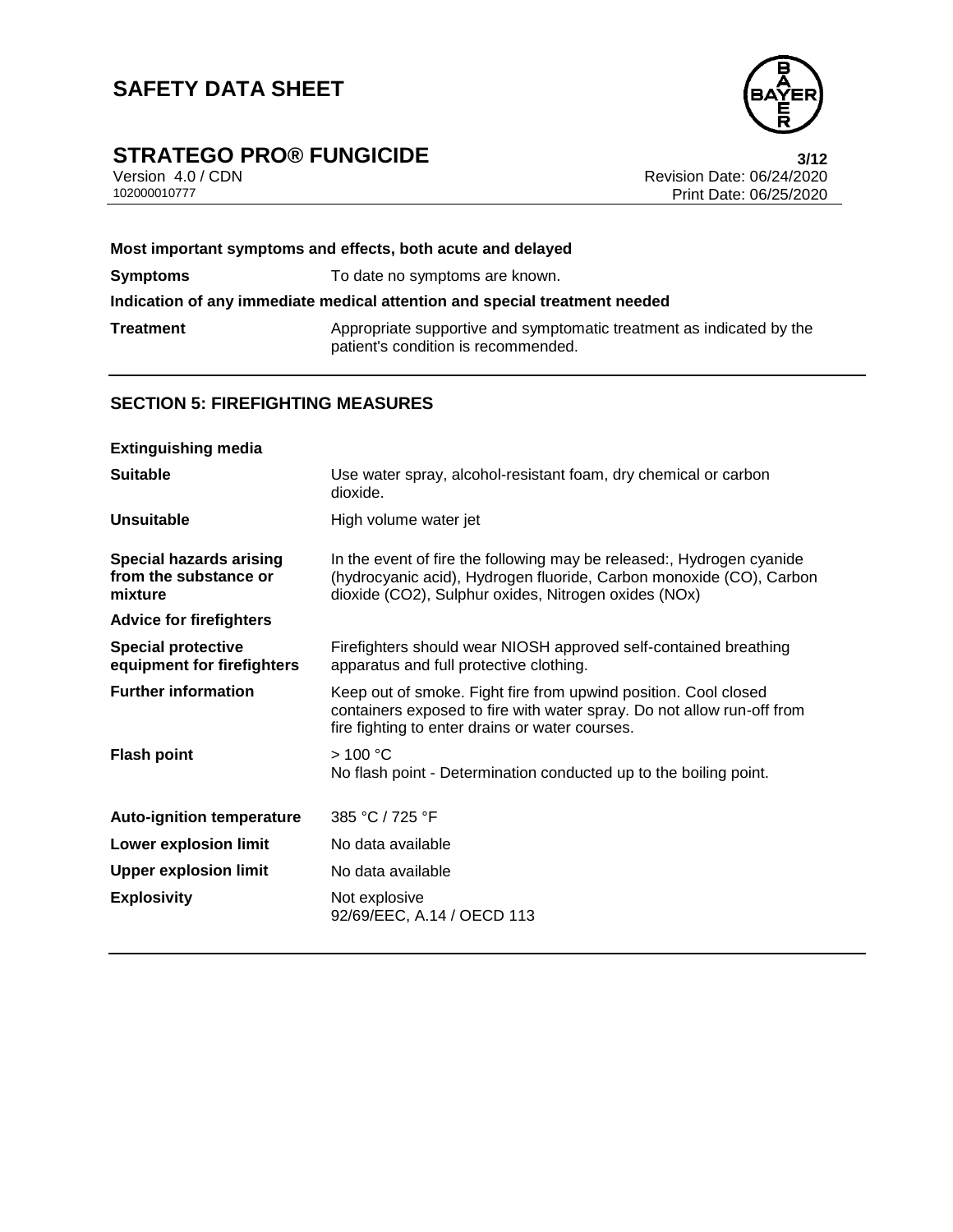

## **STRATEGO PRO® FUNGICIDE 4/12**

Version 4.0 / CDN Revision Date: 06/24/2020 Print Date: 06/25/2020

## **SECTION 6: ACCIDENTAL RELEASE MEASURES**

**Personal precautions, protective equipment and emergency procedures Precautions Keep unauthorized people away. Isolate hazard area. Avoid contact** with spilled product or contaminated surfaces. **Methods and materials for containment and cleaning up Methods for cleaning up** Soak up with inert absorbent material (e.g. sand, silica gel, acid binder, universal binder, sawdust). Collect and transfer the product into a properly labelled and tightly closed container. Clean contaminated floors and objects thoroughly, observing environmental regulations. **Additional advice** Use personal protective equipment. If the product is accidentally spilled, do not allow to enter soil, waterways or waste water canal. **Reference to other sections** Information regarding safe handling, see section 7. Information regarding personal protective equipment, see section 8. Information regarding waste disposal, see section 13.

## **SECTION 7: HANDLING AND STORAGE**

### **Precautions for safe handling**

| Advice on safe handling                                 | Use only in area provided with appropriate exhaust ventilation. Handle<br>and open container in a manner as to prevent spillage.                                                                                                                                                                                                                                                       |
|---------------------------------------------------------|----------------------------------------------------------------------------------------------------------------------------------------------------------------------------------------------------------------------------------------------------------------------------------------------------------------------------------------------------------------------------------------|
| Hygiene measures                                        | Wash hands thoroughly with soap and water after handling and before<br>eating, drinking, chewing gum, using tobacco, using the toilet or<br>applying cosmetics.<br>Remove Personal Protective Equipment (PPE) immediately after<br>handling this product. Remove soiled clothing immediately and clean<br>thoroughly before using again. Wash thoroughly and put on clean<br>clothing. |
|                                                         | Conditions for safe storage, including any incompatibilities                                                                                                                                                                                                                                                                                                                           |
| <b>Requirements for storage</b><br>areas and containers | Store in original container. Keep containers tightly closed in a dry, cool<br>and well-ventilated place. Store in a place accessible by authorized<br>persons only. Keep away from direct sunlight.                                                                                                                                                                                    |
| Advice on common storage                                | Keep away from food, drink and animal feedingstuffs.                                                                                                                                                                                                                                                                                                                                   |

### **SECTION 8: EXPOSURE CONTROLS/PERSONAL PROTECTION**

#### **Control parameters**

| Components      | CAS-No.     | <b>Control parameters</b>        | <b>Update</b> | <b>Basis</b> |
|-----------------|-------------|----------------------------------|---------------|--------------|
| Trifloxystrobin | 141517-21-7 | $2.7 \text{ mg/m}$ 3<br>(SK-SEN) |               | OES BCS*     |
| Prothioconazole | 178928-70-6 | 1.4 mg/m $3$                     |               | OES BCS*     |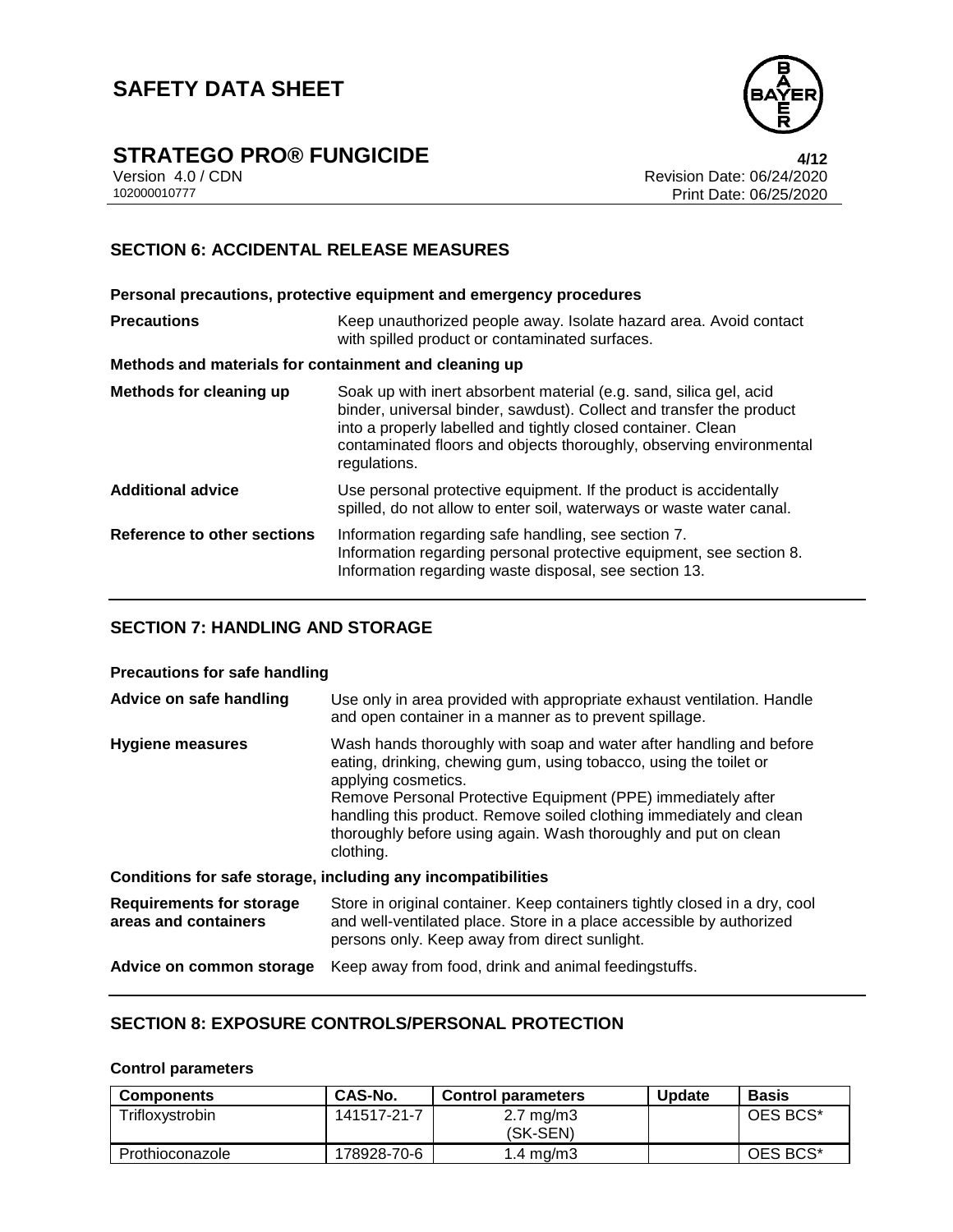

# **STRATEGO PRO® FUNGICIDE**<br>Version 4.0 / CDN<br>Revision Date: 06/24/2020

Version 4.0 / CDN<br>102000010777<br>Print Date: 06/25/2020 Print Date: 06/25/2020

|  | CV.<br>$\Delta$<br>$\overline{\phantom{0}}$ |  |
|--|---------------------------------------------|--|

\*OES BCS: Internal Bayer AG, Crop Science Division "Occupational Exposure Standard"

### **Exposure controls**

### **Personal protective equipment**

In normal use and handling conditions please refer to the label and/or leaflet. In all other cases the following recommendations would apply.

| <b>Respiratory protection</b>      | When respirators are required, select NIOSH approved equipment<br>based on actual or potential airborne concentrations and in<br>accordance with the appropriate regulatory standards and/or industry<br>recommendations. |
|------------------------------------|---------------------------------------------------------------------------------------------------------------------------------------------------------------------------------------------------------------------------|
| <b>Hand protection</b>             | Chemical resistant nitrile rubber gloves                                                                                                                                                                                  |
| Eye protection                     | Safety glasses with side-shields                                                                                                                                                                                          |
| Skin and body protection           | Wear long-sleeved shirt and long pants and shoes plus socks.                                                                                                                                                              |
| <b>General protective measures</b> | Follow manufacturer's instructions for cleaning/maintaining PPE. If<br>no such instructions for washables, use detergent and warm/tepid<br>water.<br>Keep and wash PPE separately from other laundry.                     |

## **SECTION 9. PHYSICAL AND CHEMICAL PROPERTIES**

| Appearance                          | white to beige                     |
|-------------------------------------|------------------------------------|
| <b>Physical State</b>               | suspension                         |
| Odor                                | weak characteristic                |
| <b>Odour Threshold</b>              | No data available                  |
| рH                                  | 5.5 - 7.0 (100 %) (23 °C)          |
| Viscosity, kinematic                | No data available                  |
| <b>Vapor Pressure</b>               | No data available                  |
| Vapor Density (Air = 1)             | No data available                  |
| <b>Density</b>                      | ca. 1.10 g/cm <sup>3</sup> (20 °C) |
| <b>Evaporation rate</b>             | No data available                  |
| <b>Boiling Point</b>                | No data available                  |
| <b>Melting / Freezing Point</b>     | No data available                  |
| <b>Water solubility</b>             | dispersible                        |
| <b>Minimum Ignition Energy</b>      | No data available                  |
| <b>Decomposition</b><br>temperature | Stable under normal conditions.    |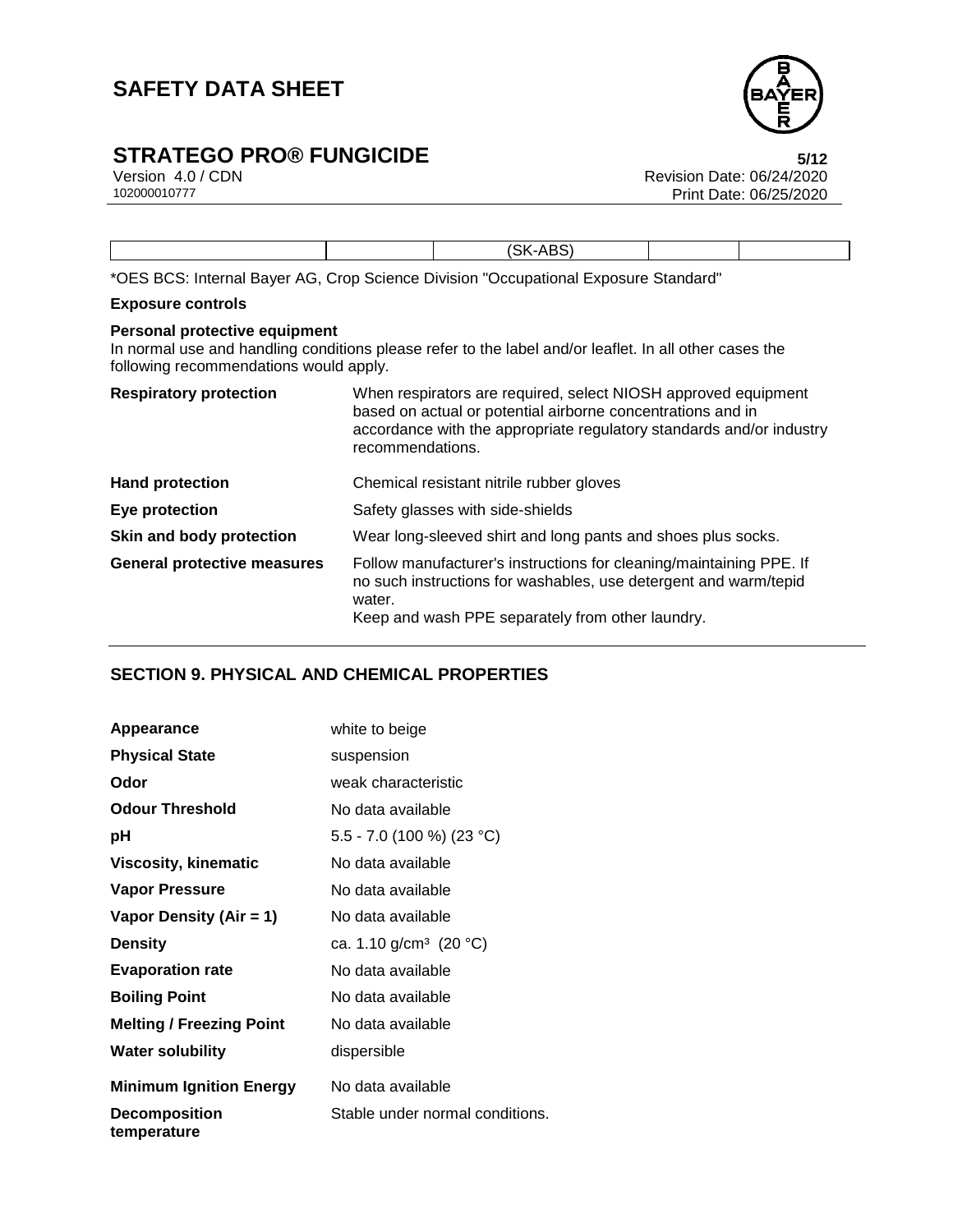

# **STRATEGO PRO® FUNGICIDE**<br>Version 4.0 / CDN<br>Revision Date: 06/24/2020

Version 4.0 / CDN<br>102000010777<br>Print Date: 06/25/2020 Print Date: 06/25/2020

| Self-accelarating<br>decomposition temperature<br>(SADT) | No data available                                                                                   |
|----------------------------------------------------------|-----------------------------------------------------------------------------------------------------|
| <b>Partition coefficient: n-</b><br>octanol/water        | Not applicable                                                                                      |
| <b>Viscosity</b>                                         | 350 - 500 mPa.s (20 °C) Velocity gradient 20 /s<br>150 - 250 mPa.s (20 °C) Velocity gradient 100 /s |
| <b>Flammability</b>                                      | No data available                                                                                   |
| <b>Flash point</b>                                       | >100 °C<br>No flash point - Determination conducted up to the boiling point.                        |
| <b>Auto-ignition temperature</b>                         | 385 °C / 725 °F                                                                                     |
| Lower explosion limit                                    | No data available                                                                                   |
| <b>Upper explosion limit</b>                             | No data available                                                                                   |
| <b>Explosivity</b>                                       | Not explosive<br>92/69/EEC, A.14 / OECD 113                                                         |
| <b>Particle size</b>                                     | No data available                                                                                   |
| <b>Other information</b>                                 | Further safety related physical-chemical data are not known.                                        |

## **SECTION 10: STABILITY AND REACTIVITY**

| <b>Reactivity</b>                            |                                                                                         |
|----------------------------------------------|-----------------------------------------------------------------------------------------|
| <b>Thermal decomposition</b>                 | Stable under normal conditions.                                                         |
| <b>Chemical stability</b>                    | Stable under recommended storage conditions.                                            |
| <b>Possibility of hazardous</b><br>reactions | No hazardous reactions when stored and handled according to<br>prescribed instructions. |
| <b>Conditions to avoid</b>                   | Extremes of temperature and direct sunlight.                                            |
| Incompatible materials                       | No incompatible materials known.                                                        |
| <b>Hazardous decomposition</b><br>products   | No decomposition products expected under normal conditions of use.                      |

### **SECTION 11: TOXICOLOGICAL INFORMATION**

| <b>Exposure routes</b>   | Eye contact, Ingestion, Inhalation, Skin contact |
|--------------------------|--------------------------------------------------|
| <b>Immediate Effects</b> |                                                  |
| Eye                      | Moderate eye irritation.                         |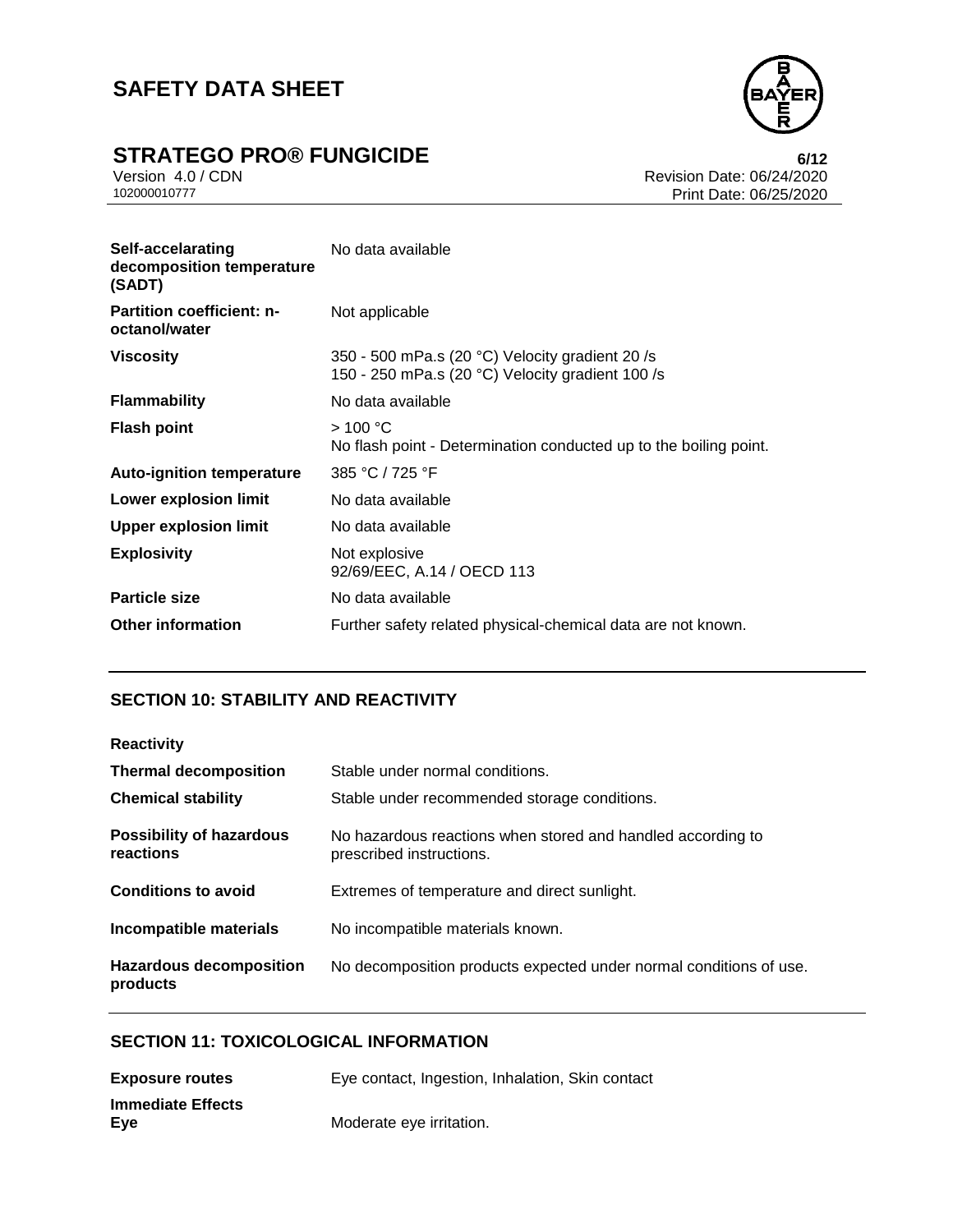# **STRATEGO PRO® FUNGICIDE**<br>
Version 4.0/CDN<br>
Revision Date: 06/24/2020



Version 4.0 / CDN<br>102000010777 Print Date: 06/24/2020<br>Print Date: 06/25/2020 Print Date: 06/25/2020

| <b>Skin</b>                                 | May cause slight irritation. Harmful if absorbed through skin.                       |  |  |
|---------------------------------------------|--------------------------------------------------------------------------------------|--|--|
| Ingestion                                   | Harmful if swallowed.                                                                |  |  |
| <b>Inhalation</b>                           | Harmful if inhaled.                                                                  |  |  |
| Information on toxicological effects        |                                                                                      |  |  |
| <b>Acute oral toxicity</b>                  | LD50 (Rat) $>= 5,000$ mg/kg                                                          |  |  |
| <b>Acute inhalation toxicity</b>            | $LC50$ (Rat) > 2.189 mg/l<br>Exposure time: 4 h<br>Highest attainable concentration. |  |  |
| <b>Acute dermal toxicity</b>                | LD50 (Rat) > 4,000 mg/kg                                                             |  |  |
| <b>Skin corrosion/irritation</b>            | No skin irritation (Rabbit)                                                          |  |  |
| Serious eye damage/eye<br>irritation        | slight irritation (Rabbit)                                                           |  |  |
| <b>Respiratory or skin</b><br>sensitisation | Skin: Sensitising (Guinea pig)<br>OECD Test Guideline 406, Magnusson & Kligman test  |  |  |

### **Assessment STOT Specific target organ toxicity – single exposure**

Trifloxystrobin: Based on available data, the classification criteria are not met. Prothioconazole: Based on available data, the classification criteria are not met.

### **Assessment STOT Specific target organ toxicity – repeated exposure**

Trifloxystrobin did not cause specific target organ toxicity in experimental animal studies. Prothioconazole did not cause specific target organ toxicity in experimental animal studies.

### **Assessment mutagenicity**

Trifloxystrobin was not mutagenic or genotoxic in a battery of in vitro and in vivo tests. Prothioconazole was not mutagenic or genotoxic based on the overall weight of evidence in a battery of in vitro and in vivo tests.

### **Assessment carcinogenicity**

Trifloxystrobin was not carcinogenic in lifetime feeding studies in rats and mice. Prothioconazole was not carcinogenic in lifetime feeding studies in rats and mice.

**ACGIH**

None.

**NTP**

None.

**IARC**

None.

**OSHA**

None.

### **Assessment toxicity to reproduction**

Trifloxystrobin caused reduced body weight development in offspring during lactation only at doses also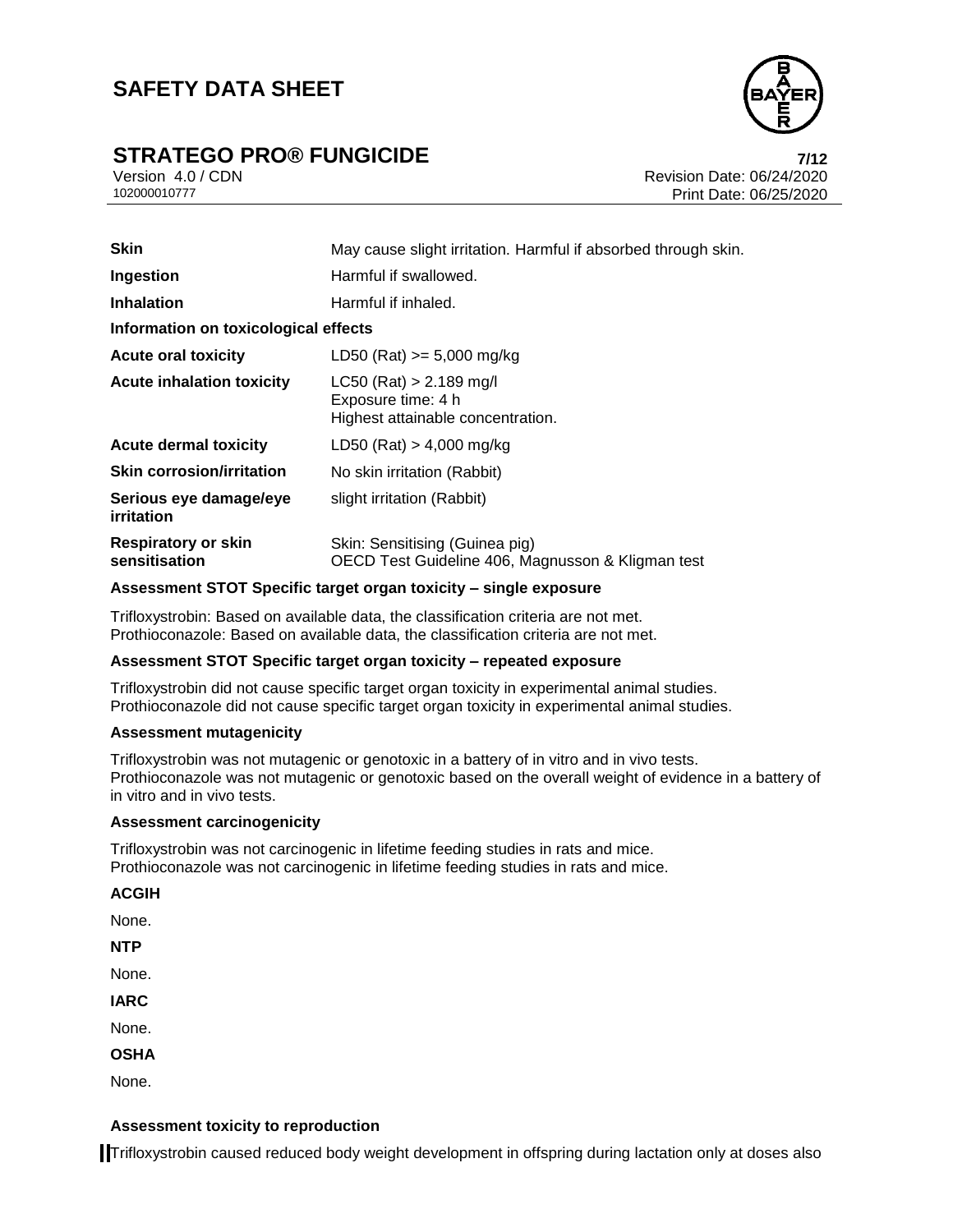

## **STRATEGO PRO® FUNGICIDE 8/12**

Version 4.0 / CDN Revision Date: 06/24/2020 Print Date: 06/25/2020

**producing systemic toxicity in adult rats.** 

Prothioconazole caused reproduction toxicity in a two-generation study in rats only at dose levels also toxic to the parent animals. The reproduction toxicity seen with Prothioconazole is related to parental toxicity.

### **Assessment developmental toxicity**

Trifloxystrobin caused developmental toxicity only at dose levels toxic to the dams. The developmental effects seen with Trifloxystrobin are related to maternal toxicity.

Prothioconazole caused developmental toxicity only at dose levels toxic to the dams. The developmental effects seen with Prothioconazole are related to maternal toxicity.

### **Aspiration hazard**

Based on available data, the classification criteria are not met.

#### **Further information**

Only acute toxicity studies have been performed on the formulated product. The non-acute information pertains to the active ingredient(s).

## **SECTION 12: ECOLOGICAL INFORMATION**

| <b>Toxicity to fish</b>                     | LC50 (Oncorhynchus mykiss (rainbow trout)) 0.125 mg/l<br>Exposure time: 96 h                                                                                          |  |
|---------------------------------------------|-----------------------------------------------------------------------------------------------------------------------------------------------------------------------|--|
| <b>Toxicity to aquatic</b><br>invertebrates | EC50 (Daphnia magna (Water flea)) 0.126 mg/l<br>Exposure time: 48 h                                                                                                   |  |
|                                             | LC50 (Mysidopsis bahia (mysid shrimp)) 0.00862 mg/l<br>Exposure time: 96 h<br>The value mentioned relates to the active ingredient trifloxystrobin.                   |  |
| <b>Toxicity to aquatic plants</b>           | IC50 (Raphidocelis subcapitata (freshwater green alga)) 0.68 mg/l<br>Growth rate; Exposure time: 72 h                                                                 |  |
|                                             | ErC50 (Skeletonema costatum) 0.03278 mg/l<br>Exposure time: 72 h<br>The value mentioned relates to the active ingredient prothioconazole.                             |  |
|                                             | EC10 (Skeletonema costatum) 0.01427 mg/l<br>Growth rate; Exposure time: 72 h<br>The value mentioned relates to the active ingredient prothioconazole.                 |  |
|                                             | EC10 (Desmodesmus subspicatus (green algae)) 0.0025 mg/l<br>Growth rate; Exposure time: 72 h<br>The value mentioned relates to the active ingredient trifloxystrobin. |  |
| <b>Biodegradability</b>                     | Trifloxystrobin:<br>Not rapidly biodegradable<br>Prothioconazole:<br>Not rapidly biodegradable                                                                        |  |
| Koc                                         | Trifloxystrobin: Koc: 2377<br>Prothioconazole: Koc: 1765                                                                                                              |  |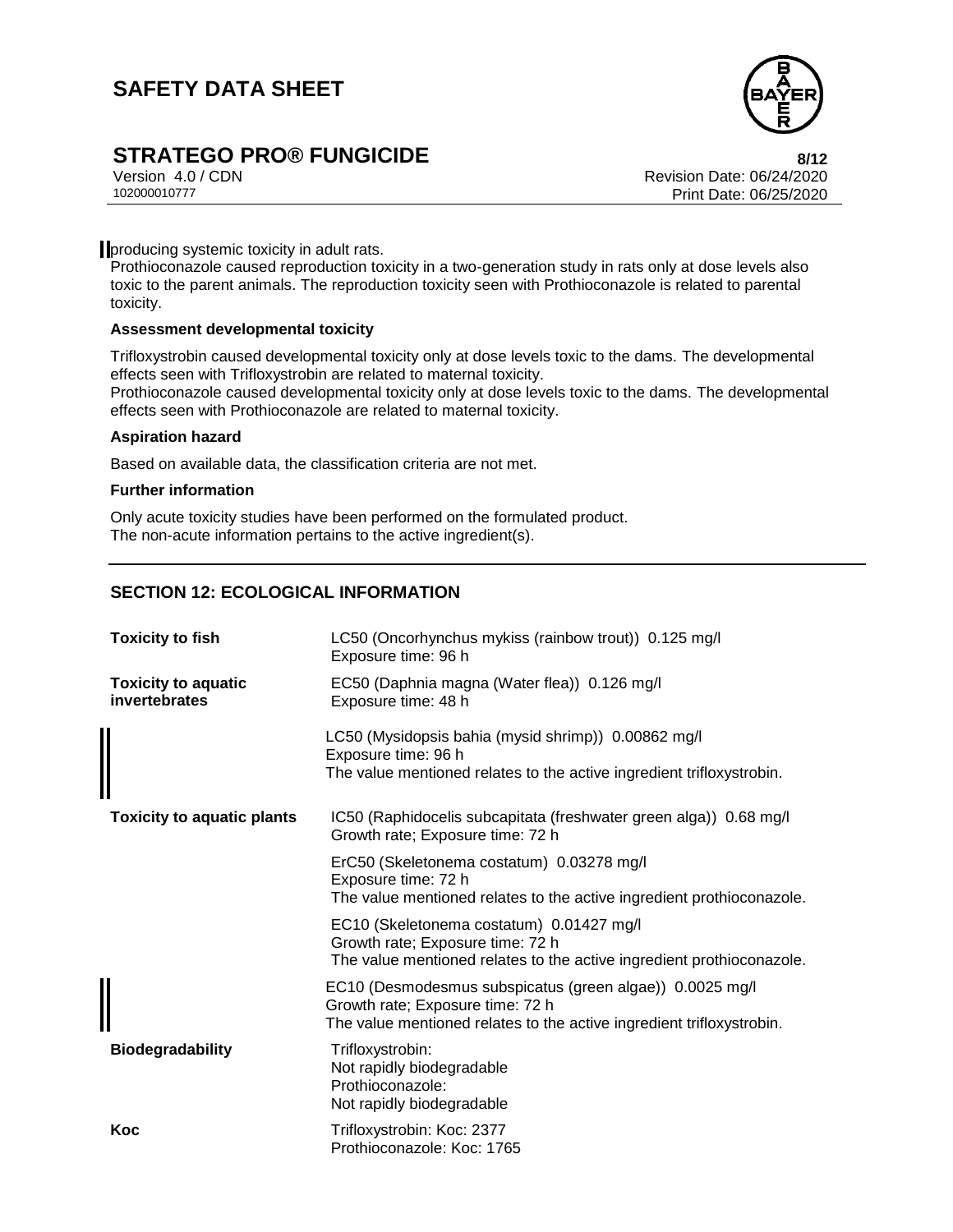

# **STRATEGO PRO® FUNGICIDE**<br>Version 4.0 / CDN<br>Revision Date: 06/24/2020

Version 4.0 / CDN<br>102000010777<br>Print Date: 06/25/2020 Print Date: 06/25/2020

| <b>Bioaccumulation</b>                      | Trifloxystrobin: Bioconcentration factor (BCF) 431<br>Does not bioaccumulate.<br>Prothioconazole: Bioconcentration factor (BCF) 19<br>Does not bioaccumulate.                                                                                                                                                                                                                                                                                                                            |  |  |
|---------------------------------------------|------------------------------------------------------------------------------------------------------------------------------------------------------------------------------------------------------------------------------------------------------------------------------------------------------------------------------------------------------------------------------------------------------------------------------------------------------------------------------------------|--|--|
| <b>Mobility in soil</b>                     | Trifloxystrobin: Slightly mobile in soils<br>Prothioconazole: Slightly mobile in soils                                                                                                                                                                                                                                                                                                                                                                                                   |  |  |
| <b>Additional ecological</b><br>information | No other effects to be mentioned.                                                                                                                                                                                                                                                                                                                                                                                                                                                        |  |  |
| <b>Environmental precautions</b>            | Do not apply directly to water, to areas where surface water is present<br>or to intertidal areas below the mean high water mark.<br>Drift and runoff from treated areas may be hazardous to aquatic<br>organisms in adjacent sites.<br>Do not allow product to enter streams, sewers or other waterways.<br>Do not contaminate surface or ground water by cleaning equipment or<br>disposal of wastes, including equipment wash water.<br>Apply this product as specified on the label. |  |  |

## **SECTION 13: DISPOSAL CONSIDERATIONS**

### **Waste treatment methods**

| <b>Product</b>                | Do not contaminate water, food, or feed by disposal.<br>Dispose in accordance with all local, state/provincial and federal<br>regulations.<br>Pesticide, spray mixture or rinse water that cannot be used according to<br>label instructions may be disposed of on site or at an approved waste<br>disposal facility.<br>Follow advice on product label and/or leaflet. |
|-------------------------------|-------------------------------------------------------------------------------------------------------------------------------------------------------------------------------------------------------------------------------------------------------------------------------------------------------------------------------------------------------------------------|
| <b>Contaminated packaging</b> | Consult state and local regulations regarding the proper disposal of<br>container.<br>Follow advice on product label and/or leaflet.                                                                                                                                                                                                                                    |

## **SECTION 14: TRANSPORT INFORMATION**

| <b>TDG</b>           |                                                        |
|----------------------|--------------------------------------------------------|
| UN number            | 3082                                                   |
| Labels               | 9                                                      |
| Packaging group      | Ш                                                      |
| Marine pollutant     | Marine pollutant                                       |
| Proper shipping name | ENVIRONMENTALLY HAZARDOUS SUBSTANCE, LIQUID,<br>N.O.S. |
|                      | (TRIFLOXYSTROBIN, PROTHIOCONAZOLE)                     |
| 49CFR                | Not dangerous goods / not hazardous material           |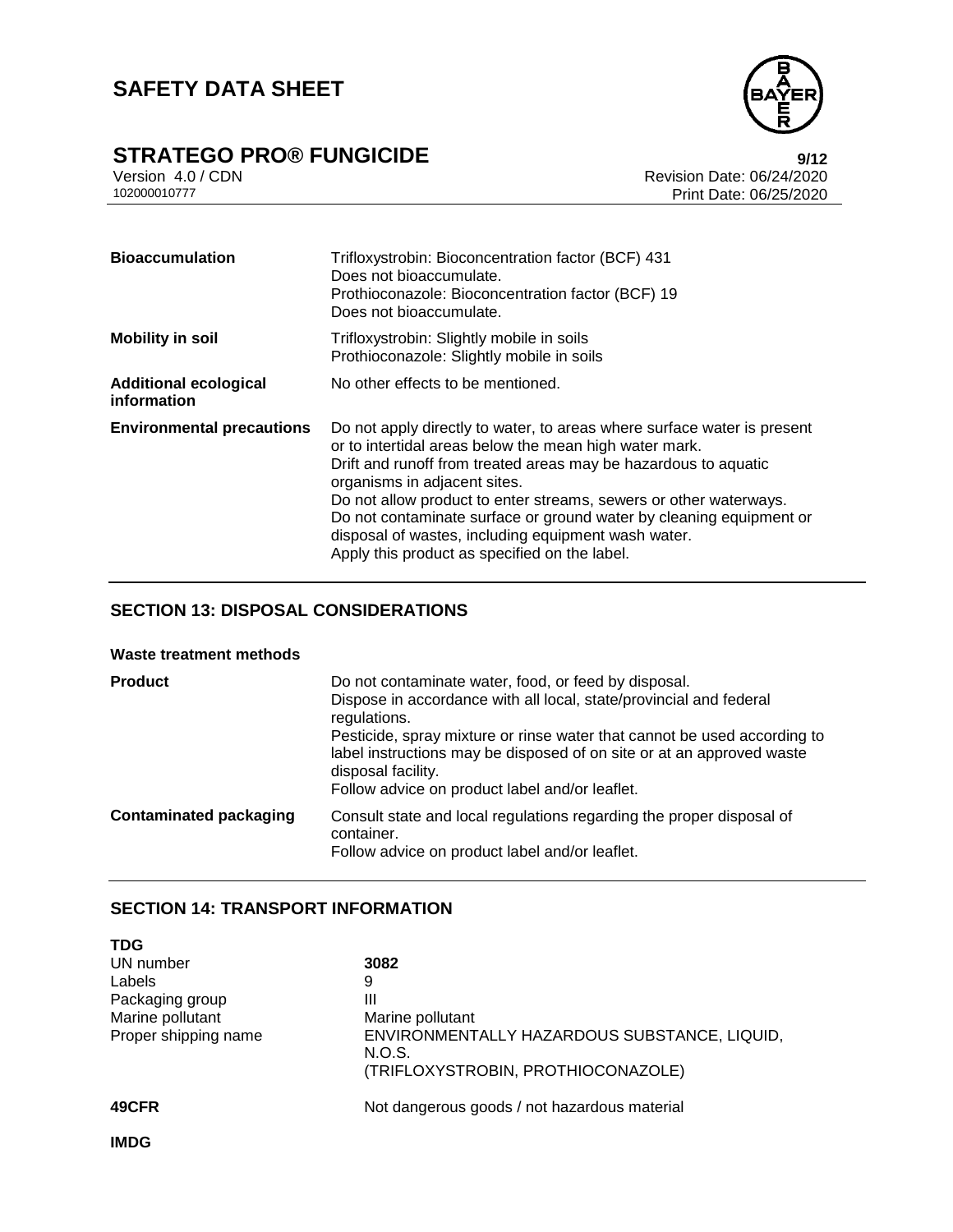# **STRATEGO PRO® FUNGICIDE**<br>Version 4.0 / CDN<br>Revision Date: 06/24/2020



Version 4.0 / CDN Revision Date: 06/24/2020 Print Date: 06/25/2020

| UN number<br>Class<br>Packaging group<br>Marine pollutant<br>Proper shipping name                                                                                                                                                   | 3082<br>9<br>Ш<br><b>YES</b><br>ENVIRONMENTALLY HAZARDOUS SUBSTANCE, LIQUID,<br>N.O.S.<br>(TRIFLOXYSTROBIN, PROTHIOCONAZOLE SOLUTION)                                                                                                                                       |  |
|-------------------------------------------------------------------------------------------------------------------------------------------------------------------------------------------------------------------------------------|-----------------------------------------------------------------------------------------------------------------------------------------------------------------------------------------------------------------------------------------------------------------------------|--|
| <b>IATA</b><br>UN number<br>Class<br>Packaging group<br>Environm, Hazardous Mark<br>Proper shipping name                                                                                                                            | 3082<br>9<br>Ш<br><b>YES</b><br>ENVIRONMENTALLY HAZARDOUS SUBSTANCE, LIQUID,<br>N.O.S.<br>(TRIFLOXYSTROBIN, PROTHIOCONAZOLE SOLUTION)                                                                                                                                       |  |
| This transportation information is not intended to convey all specific regulatory information relating to this<br>product. It does not address regulatory variations due to package size or special transportation<br>requirements. |                                                                                                                                                                                                                                                                             |  |
| <b>Further Information</b>                                                                                                                                                                                                          | Exempt from regulation when transported by road or rail, in<br>accordance with TDG Regulations 1.45.1.<br>This exemption provides that this product does not require<br>dangerous goods shipping documentation or safety marks<br>when transported on land by road or rail. |  |
| Freight Classification:                                                                                                                                                                                                             | INSECTICIDES OR FUNGICIDES, N.O.I., OTHER THAN<br><b>POISON</b>                                                                                                                                                                                                             |  |

## **SECTION 15: REGULATORY INFORMATION**

PCP Registration No. 31436

### **PMRA Information:**

Read the label, authorized under the Pest Control Products Act, prior to using or handling the pest control product.

This chemical is a pest control product regulated by Health Canada Pest Management Regulatory Agency and is subject to certain labelling requirements under the Pest Control Products Act. These requirements differ from the classification criteria and hazard information required for GHS-consistent safety data sheets. The following is the hazard information required on the pest control product label: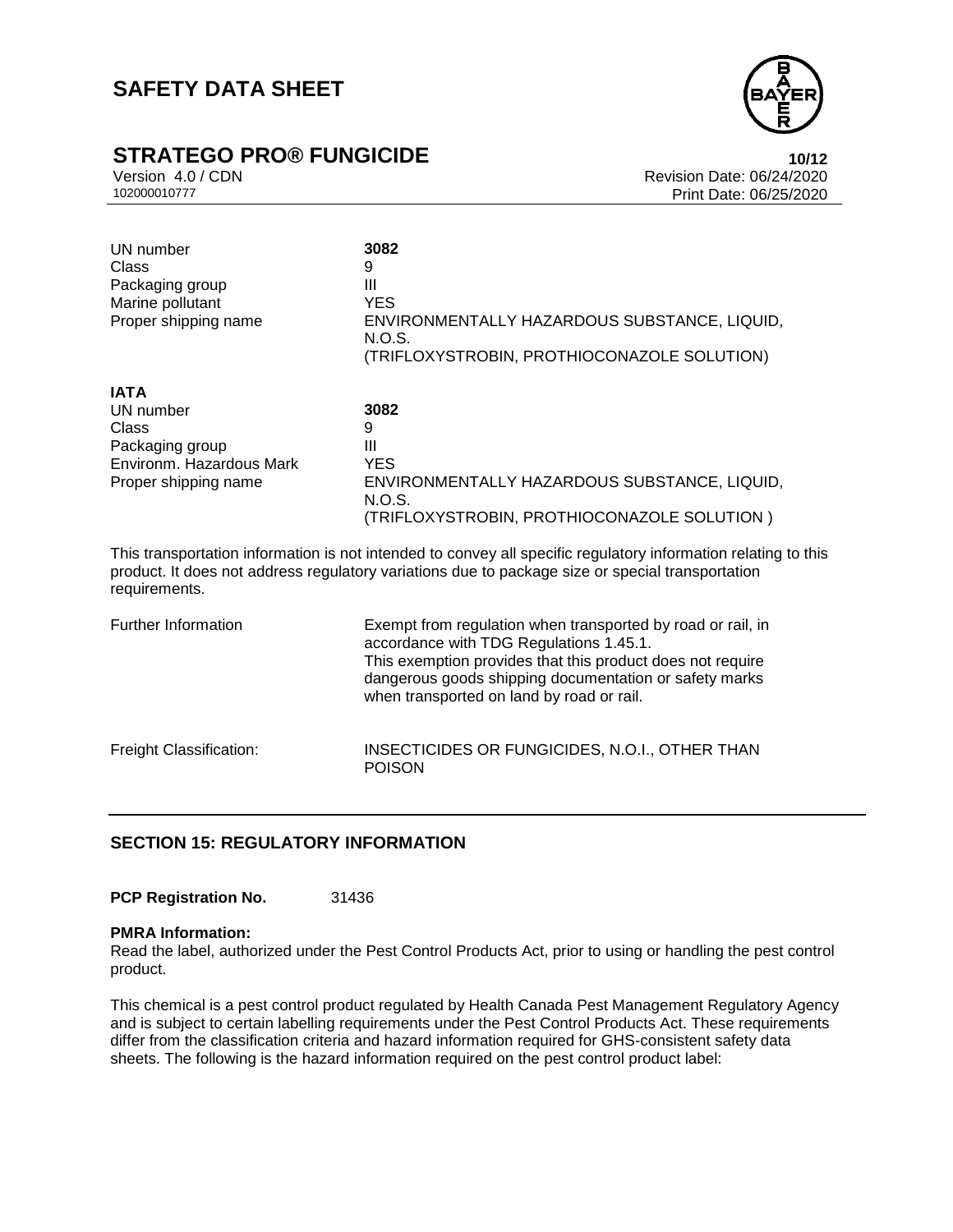

## **STRATEGO PRO® FUNGICIDE 11/12**

Version 4.0 / CDN Revision Date: 06/24/2020 Print Date: 06/25/2020

Signal word: Caution! **Hazard statements:** Moderate eye irritation. Harmful if swallowed, inhaled or absorbed through the skin. Prolonged or frequently repeated skin contact may cause allergic reactions in some individuals.

There are Canada-specific environmental requirements for handling, use, and disposal of this pest control product that are indicated on the label.

### **SECTION 16: OTHER INFORMATION**

| <b>Abbreviations and acronyms</b> |                                                         |                                                                       |                                                                                            |  |  |
|-----------------------------------|---------------------------------------------------------|-----------------------------------------------------------------------|--------------------------------------------------------------------------------------------|--|--|
| 49CFR                             |                                                         | Code of Federal Regulations, Title 49                                 |                                                                                            |  |  |
| <b>ACGIH</b>                      |                                                         | <b>US. ACGIH Threshold Limit Values</b>                               |                                                                                            |  |  |
| ATE.                              |                                                         | Acute toxicity estimate                                               |                                                                                            |  |  |
| CAS-Nr.                           |                                                         | Chemical Abstracts Service number                                     |                                                                                            |  |  |
| <b>CERCLA</b>                     |                                                         | Comprehensive Environmental Response, Compensation, and Liability Act |                                                                                            |  |  |
| <b>EINECS</b>                     |                                                         | European inventory of existing commercial substances                  |                                                                                            |  |  |
| <b>ELINCS</b>                     |                                                         | European list of notified chemical substances                         |                                                                                            |  |  |
| <b>IARC</b>                       |                                                         | International Agency for Research on Cancer                           |                                                                                            |  |  |
| <b>IATA</b>                       |                                                         | <b>International Air Transport Association</b>                        |                                                                                            |  |  |
| <b>IMDG</b>                       |                                                         | <b>International Maritime Dangerous Goods</b>                         |                                                                                            |  |  |
| N.O.S.                            |                                                         | Not otherwise specified                                               |                                                                                            |  |  |
| <b>NTP</b>                        |                                                         | US. National Toxicology Program (NTP) Report on Carcinogens           |                                                                                            |  |  |
| <b>OECD</b>                       |                                                         | Organization for Economic Co-operation and Development                |                                                                                            |  |  |
| <b>TDG</b>                        |                                                         | <b>Transportation of Dangerous Goods</b>                              |                                                                                            |  |  |
| <b>TWA</b>                        |                                                         | Time weighted average                                                 |                                                                                            |  |  |
| UN.                               |                                                         | <b>United Nations</b>                                                 |                                                                                            |  |  |
| <b>WHO</b>                        | World health organisation                               |                                                                       |                                                                                            |  |  |
|                                   | <b>NFPA 704 (National Fire Protection Association):</b> |                                                                       |                                                                                            |  |  |
| Health - $2$                      | Flammability - 1                                        | Instability - 0                                                       | Others - none                                                                              |  |  |
|                                   |                                                         |                                                                       | HMIS (Hazardous Materials Identification System, based on the Third Edition Ratings Guide) |  |  |
| Health - $2$                      | Flammability - 1                                        | Physical Hazard - 0                                                   | PPE -                                                                                      |  |  |

 $0 =$  minimal hazard,  $1 =$  slight hazard,  $2 =$  moderate hazard,  $3 =$  severe hazard,  $4 =$  extreme hazard

**Reason for Revision:** The following sections have been revised: Section 2: Hazards Identification. Section 3: Composition / Information on Ingredients. Section 11: Toxicological Information. Section 12. Ecological information. Reviewed and updated for general editorial purposes.

Prepared by the HSE Department of Bayer CropScience Inc. (306)-721-0310.

### **Revision Date:** 06/24/2020

This information is provided in good faith but without express or implied warranty. The customer assumes all responsibility for safety and use not in accordance with label instructions. The product names are